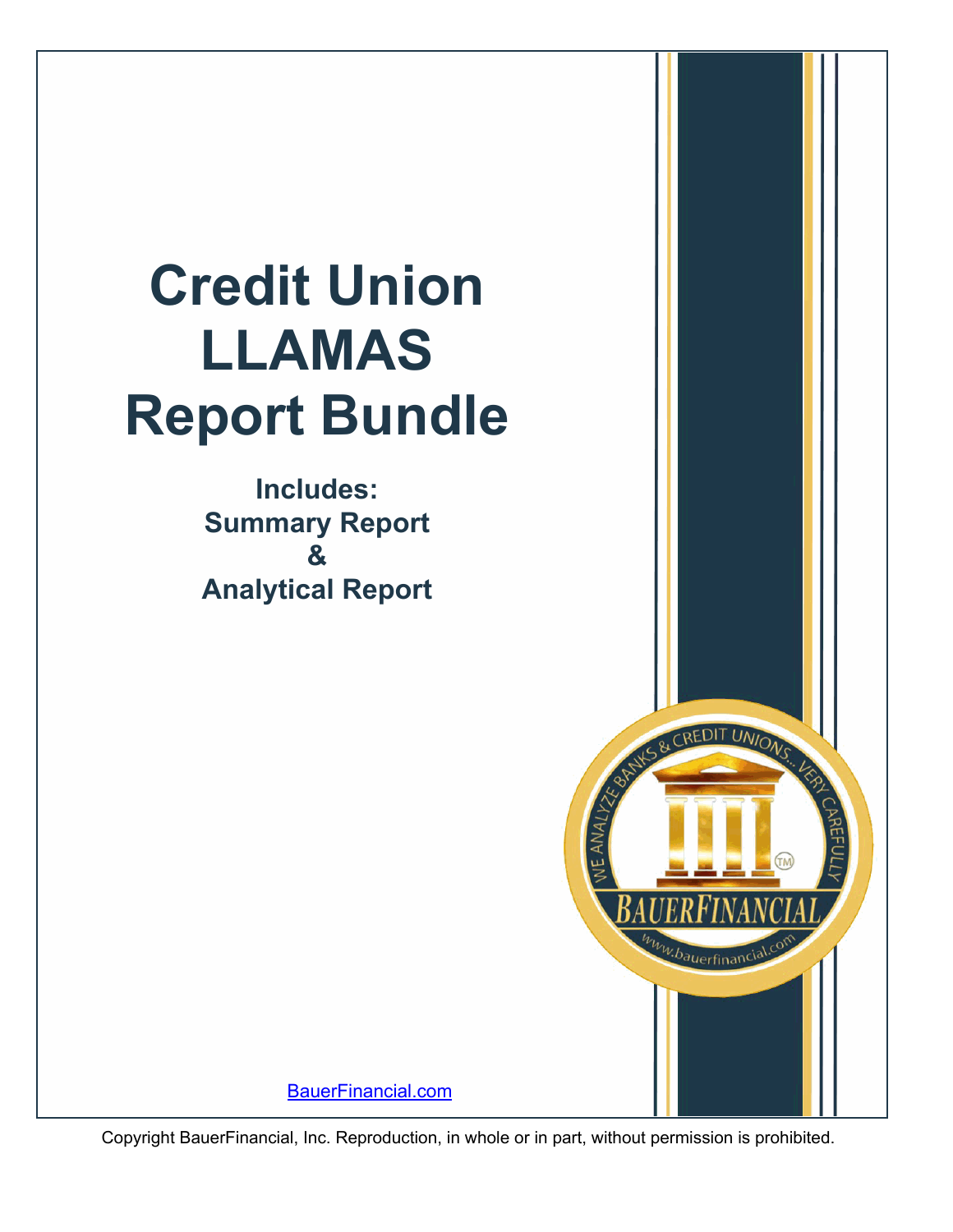# Credit Union Summary Report

San Antonio, TX Firstmark Credit Union (NCUA Charter #62509)

Rated 5-Stars as of 6/16/2022 based on financial data as of 03/31/2022

[BauerFinancial.com](http://www.bauerfinancial.com)

CREDIT UNIONS

ww.bauerfinancial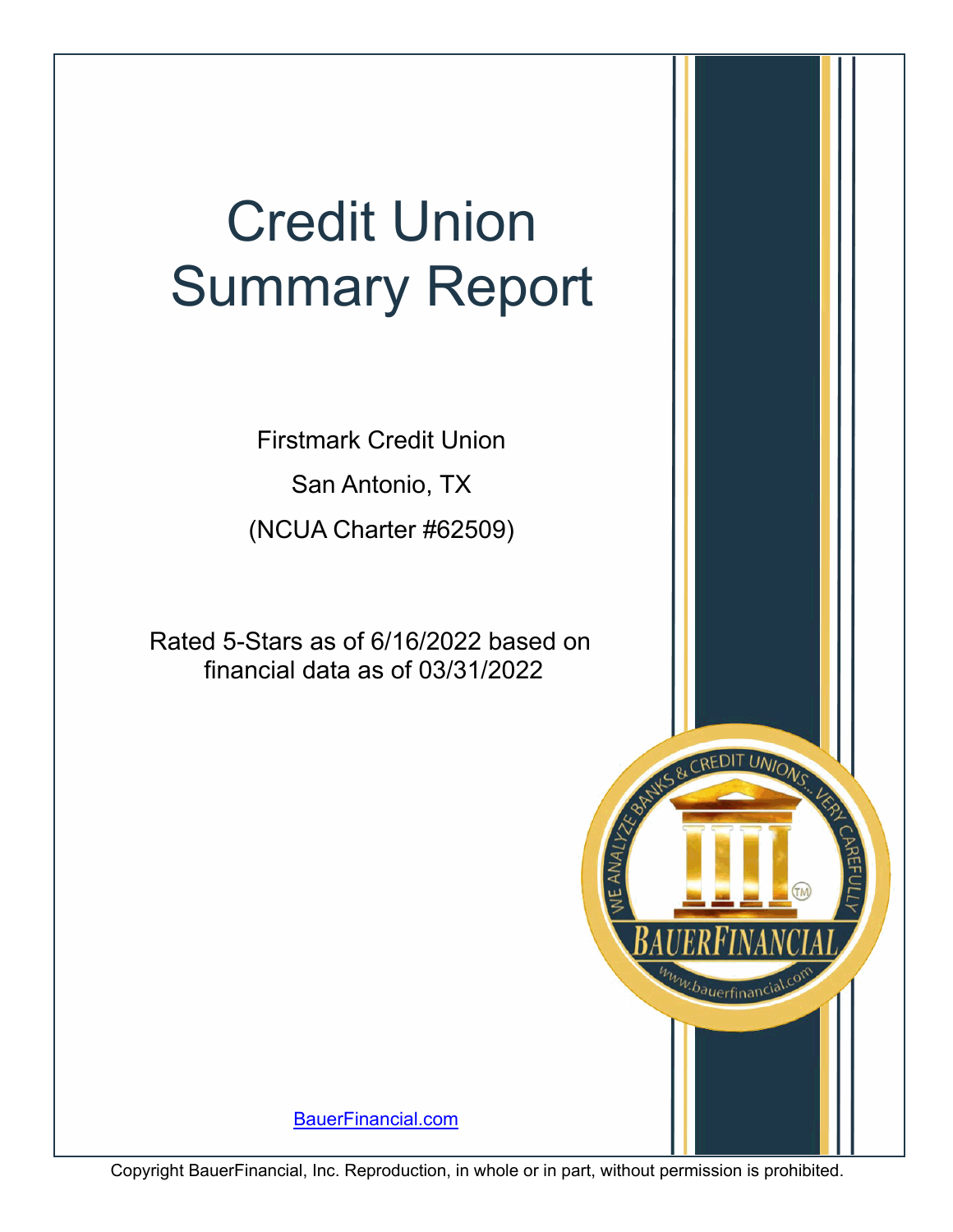# BauerFinancial Inc. P.O. Box 143520 Coral Gables, Florida 33114-3520 800.388.6686 \* FAX 800.230.9569

[CustomerService@BauerFinancial.com](mailto:CustomerService@BauerFinancial.com)

This Summary Report was compiled from financial data as reported to federal regulators. Although the financial data obtained from these sources is consistently reliable, the accuracy and completeness of the data cannot be guaranteed by BauerFinancial, Inc.

| <b>Star Rating</b>                        | BauerFinancial's proprietary rating. (See below.)                                                           |
|-------------------------------------------|-------------------------------------------------------------------------------------------------------------|
| <b>Total Assets</b>                       | The size of the institution.                                                                                |
| Capital                                   | Net worth (also known as equity).                                                                           |
| Capital Ratio                             | Capital divided by assets                                                                                   |
| Profit (Loss)                             | The dollar amount of net income (or loss) for the period noted.                                             |
| <b>Return on Assets</b>                   | Annualized year-to-date profit or loss as a percent of average assets.                                      |
| <b>Delinquent Loans</b>                   | Loans past due two months or more.                                                                          |
| <b>Other Real Estate</b><br>Owned (Repos) | Real estate acquired via foreclosure.                                                                       |
| % Assets                                  | Nonperforming Assets Delinquent loans and other real estate owned as a percent of assets.                   |
| % Capital                                 | Nonperforming Assets Delinquent loans and other real estate owned as a percent of capital.                  |
| Loans Charged-Off<br>Year-to-date         | The dollar amount of loans that have been written off as uncollectible during the calendar<br>year to date. |

#### **Star Ratings:**

The star rating classifies each credit union based upon a complex formula which factors in relevant data including, but not limited to: capital, historical trends, loan delinquencies, differences in the book and market values of the investment portfolio, losses, repossessed assets, reserves, and asset quality. Negative trends are projected forward to compensate for the lag time in the data. BauerFinancial employs conservative measures when assigning these ratings and consequently the ratings will often be lower than those supplied by other analysts or the institutions themselves. More than thirty years of experience has shown this to be a prudent course of action. As a general guideline, however, the following groupings were used:

| 5-Stars      | Superior. These institutions are recommended by <b>Bauer</b> .                                                                               |
|--------------|----------------------------------------------------------------------------------------------------------------------------------------------|
| 4-Stars      | Excellent. These institutions are recommended by <b>Bauer</b> .                                                                              |
| 3-Stars      | Adequate.                                                                                                                                    |
| 2-Stars      | Problematic.                                                                                                                                 |
| 1-Star       | Troubled.                                                                                                                                    |
| Zero-Stars   | Our lowest rating.                                                                                                                           |
| N.R.         | Not Rated. Either: the institution's shares are not federally insured, it has less than \$1.5<br>million in assets or it is too new to rate. |
| S.U.         | Start-up. Institution is too new to rate. (Obsolete beginning 6/30/18 data.)                                                                 |
| <b>RSLVD</b> | Institution has been resolved or liquidated since the reporting date.                                                                        |
|              |                                                                                                                                              |

[BauerFinancial.com](http://www.bauerfinancial.com)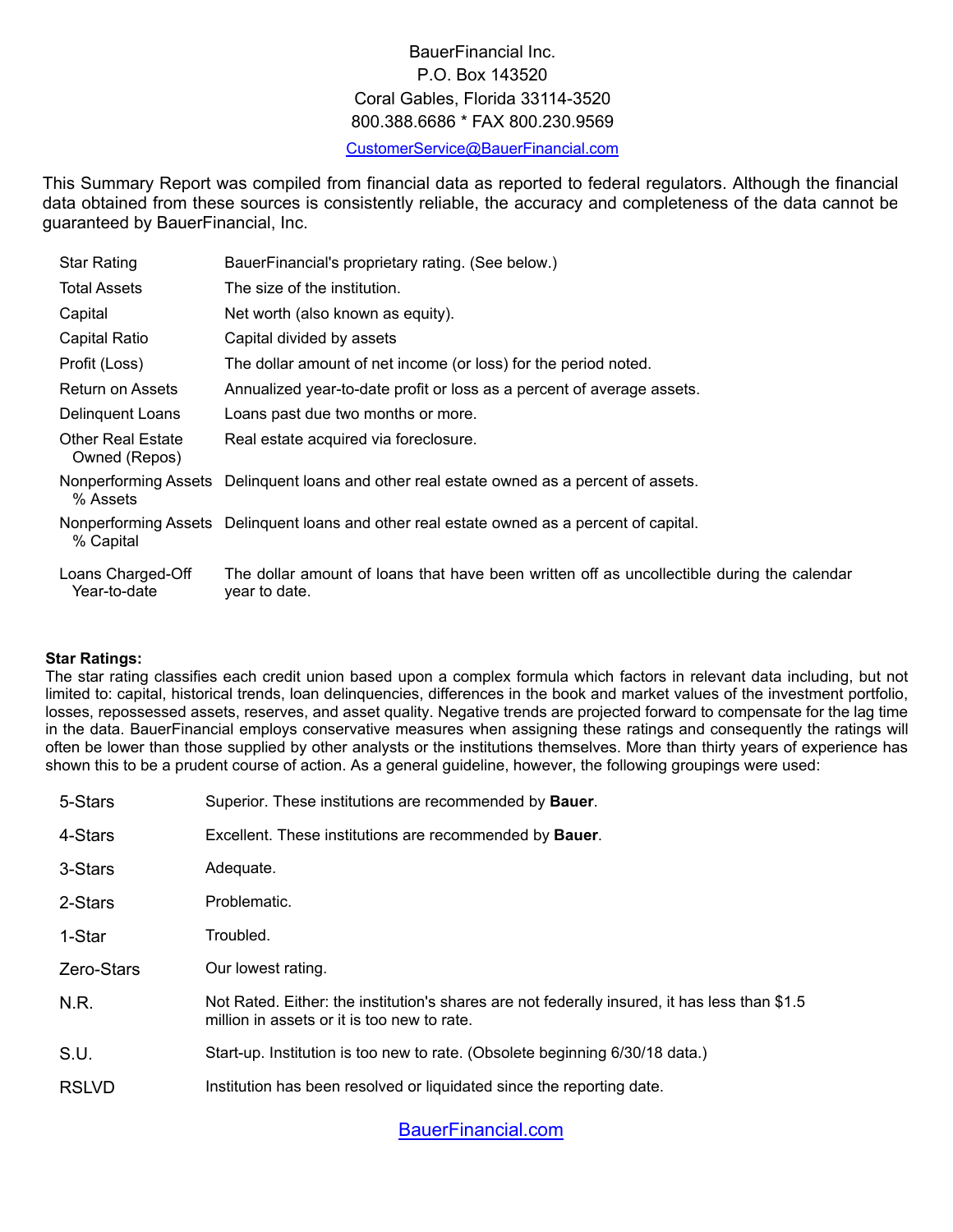# **BauerFinancial, Inc. Credit Union Summary Report Firstmark Credit Union - San Antonio, TX (NCUA Charter #62509)**

(210)342-8484

#### www.firstmarkcu.org

# Firstmark Credit Union was established in 1932 and has 12 branch(es).

| Data as of:                              | 03/31/2022  | 12/31/2021  | 09/30/2021                                | 06/30/2021  | 03/31/2021  |
|------------------------------------------|-------------|-------------|-------------------------------------------|-------------|-------------|
| <b>Bauer's Star Rating:</b>              | 5-Stars     | 5-Stars     | 5-Stars                                   | 5-Stars     | 5-Stars     |
|                                          |             |             | Recommended for 128 consecutive quarters. |             |             |
| <b>Number of Members</b>                 | 93,222      | 92,564      | 91,999                                    | 91,428      | 93,332      |
| <b>Number of Employees</b>               | 245         | 249         | 248                                       | 237         | 237         |
| <b>Total Assets:</b>                     | \$1,279.906 | \$1,229.968 | \$1,239.934                               | \$1,212.036 | \$1,215.257 |
| Capital:                                 | \$120.651   | \$118.200   | \$117.654                                 | \$114.589   | \$112.576   |
| <b>Capital Ratio:</b>                    | 9.43%       | 9.65%       | 9.77%                                     | 9.69%       | 9.26%       |
| **Current Quarter's Profit (Loss):       | \$2.451     | \$0.547     | \$3.065                                   | \$2.013     | $$-0.908$   |
| **Year-to-date Profit (Loss):            | \$2.451     | \$4.717     | \$4.170                                   | \$1.105     | $$ -0.908$  |
| **Profit (Loss) Previous Calendar Year:  | \$4.717     |             |                                           |             |             |
| **Profit (Loss) 2 Calendar Years Ago:    | $$-0.113$   |             |                                           |             |             |
| **Return on Assets (annualized):         | 0.79%       | 0.40%       | 0.46%                                     | 0.19%       | $-0.32%$    |
| <b>Delinquent Loans</b>                  | \$8.185     | \$1.888     | \$1.212                                   | \$5.595     | \$3.144     |
| <b>Other Real Estate Owned</b>           | \$1.814     | \$1.978     | \$1.978                                   | \$2.462     | \$1.181     |
| <b>Nonperforming Assets % of Assets</b>  | 0.78%       | 0.31%       | 0.26%                                     | 0.67%       | 0.36%       |
| <b>Nonperforming Assets % of Capital</b> | 8.29%       | 3.27%       | 2.71%                                     | 7.03%       | 3.84%       |
| Loans charged-off (year-to-date)         | \$0.142     | \$1.091     | \$0.939                                   | \$0.803     | \$0.402     |

\*\* Profitability data before transfers to reserves.

Bank and Credit Union data compiled from financial data for the period noted, as reported to federal regulators. The financial data obtained from these sources is consistently reliable, although; the accuracy and completeness of the data cannot be guaranteed by BauerFinancial, Inc. BauerFinancial relies upon this data in its judgment and in rendering its opinion (e.g. determination of star ratings) as well as supplying the data fields incorporated herein. BauerFinancial, Inc. is not a financial advisor; it is an independent bank research firm. BauerFinancial is a registered trademark. Any unauthorized use of its content, logos, name, and/or Star-ratings is forbidden.

> Copyright BauerFinancial, Inc. Coral Gables, FL 33114-3520. 800.388.6686. Reproduction, in whole or in part, without permission is prohibited.

> > [BauerFinancial.com](http://www.bauerfinancial.com)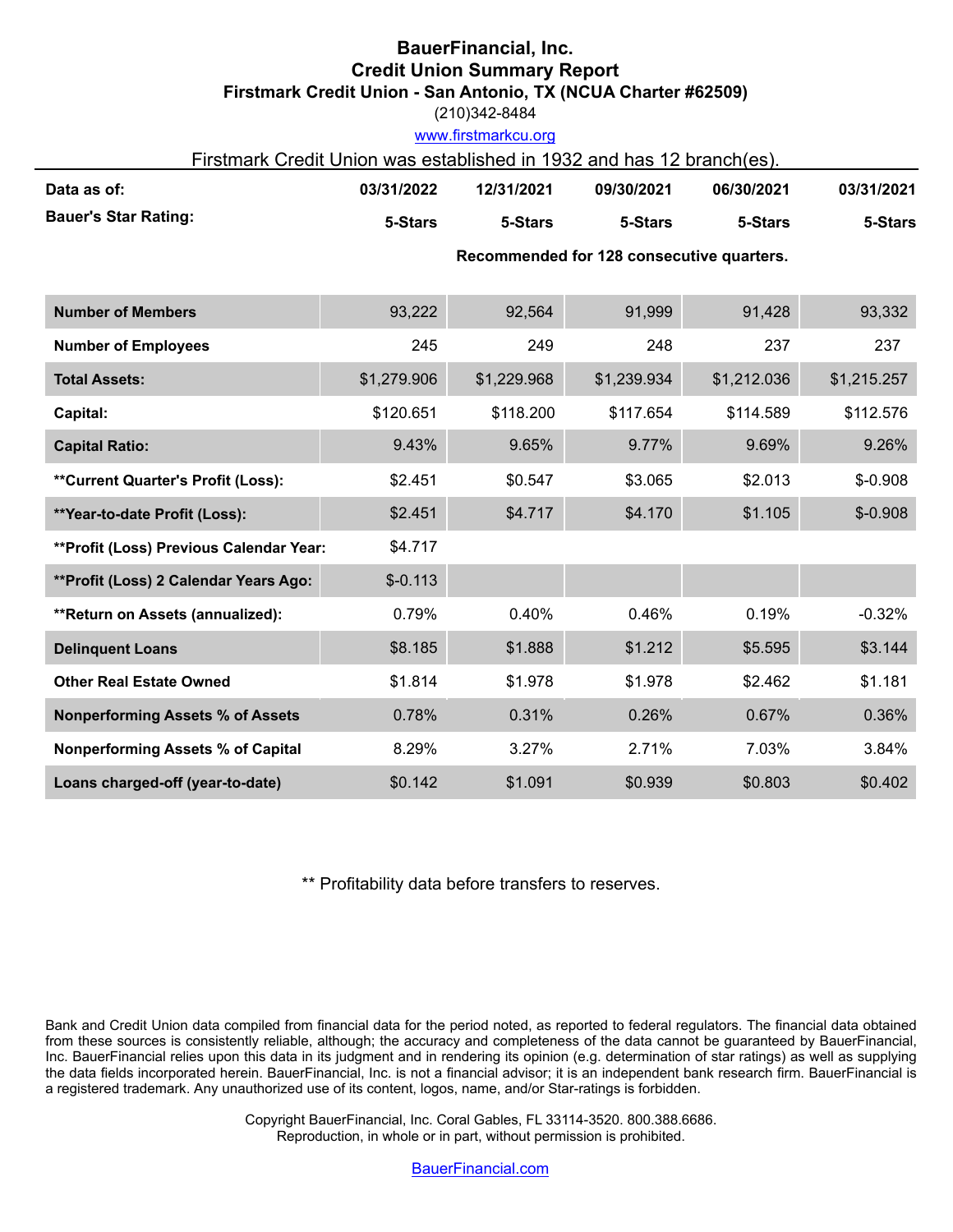# **BauerFinancial, Inc. Credit Union Summary Report Firstmark Credit Union - San Antonio, TX (NCUA Charter #62509)**

www.firstmarkcu.org (210)342-8484

Firstmark Credit Union was established in 1932 and has 12 branch(es).



# 0.79 0.92 0.40 1.09 0.46 1.15 0.19 1.18 -0.32 1.14 **Return on Assets (Annualized) This Credit Union Peer Group This Credit Union Peer Group**

# **Nonperforming Assets % of Assets**



#### **Peer Groups:**

| Group 1 | Assets $>= $500$ million                      |
|---------|-----------------------------------------------|
| Group 2 | Assets $>= $100$ million and $< $500$ million |
| Group 3 | Assets $>= 50$ million and $< $100$ million   |
| Group 4 | Assets $>= $10$ million and $< $50$ million   |
| Group 5 | Assets $>= $2$ million and $< $10$ million    |
| Group 6 | Assets $<$ \$2 million                        |

**Dollar amounts are in millions. For example, \$12,345.678 represents \$12 billion, 345 million, 678 thousand.**

Bank and Credit Union data compiled from financial data for the period noted, as reported to federal regulators. The financial data obtained from these sources is consistently reliable, although; the accuracy and completeness of the data cannot be guaranteed by BauerFinancial, Inc. BauerFinancial relies upon this data in its judgment and in rendering its opinion (e.g. determination of star ratings) as well as supplying the data fields incorporated herein. BauerFinancial, Inc. is not a financial advisor; it is an independent bank research firm. BauerFinancial is a registered trademark. Any unauthorized use of its content, logos, name, and/or Star-ratings is forbidden.

> Copyright BauerFinancial, Inc. Coral Gables, FL 33114-3520. 800.388.6686. Reproduction, in whole or in part, without permission is prohibited.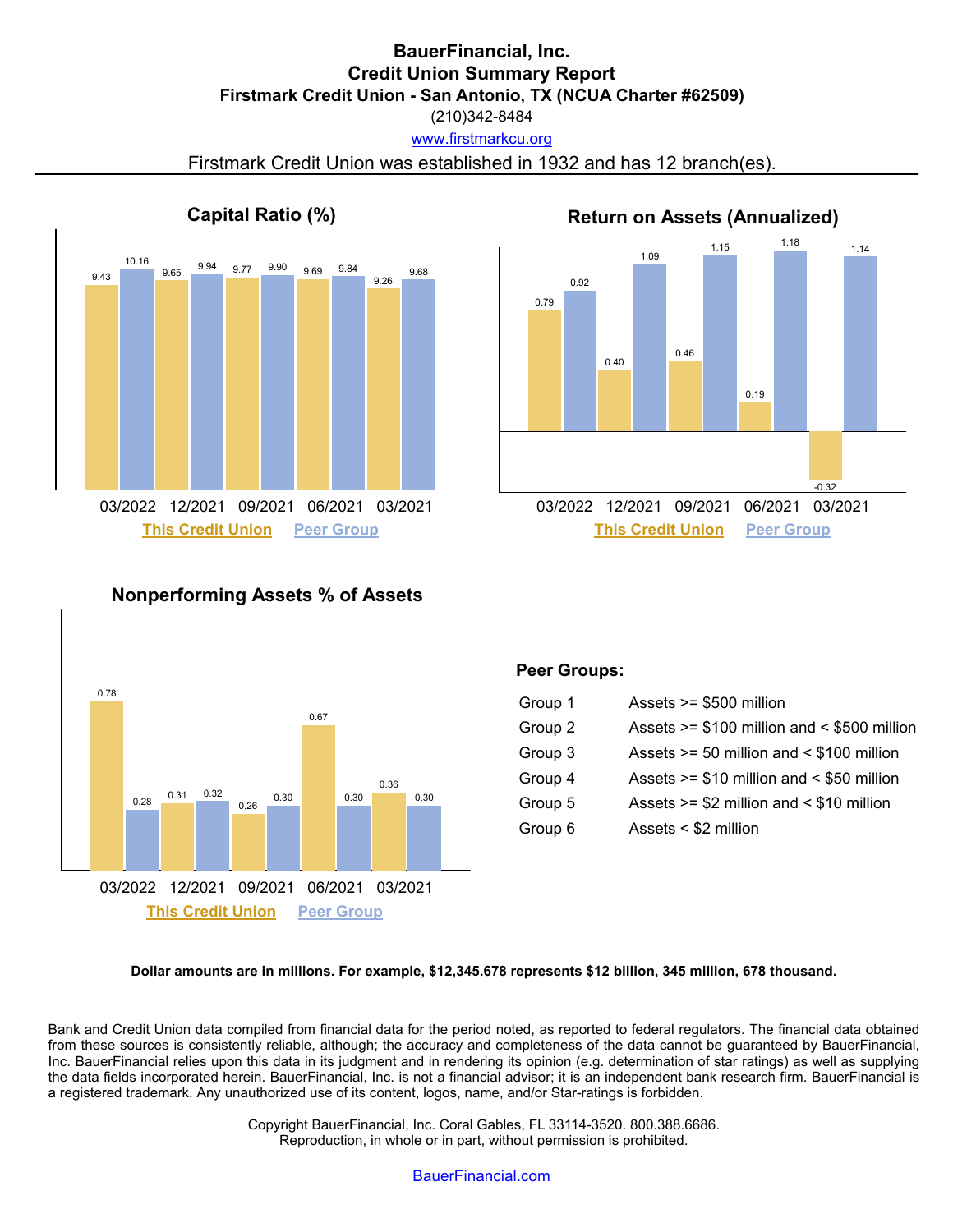# **Credit Union Analytical Report**

Firstmark Credit Union San Antonio, TX (NCUA Charter #62509) (210)342-8484 www.firstmarkcu.org

Rated 5-Stars as of 6/16/2022 based on financial data as of 03/31/2022

[BauerFinancial.com](http://www.bauerfinancial.com)

Copyright BauerFinancial, Inc. Reproduction, in whole or in part, without permission is prohibited.

& CREDIT UNIONS

ww.bauerfinancia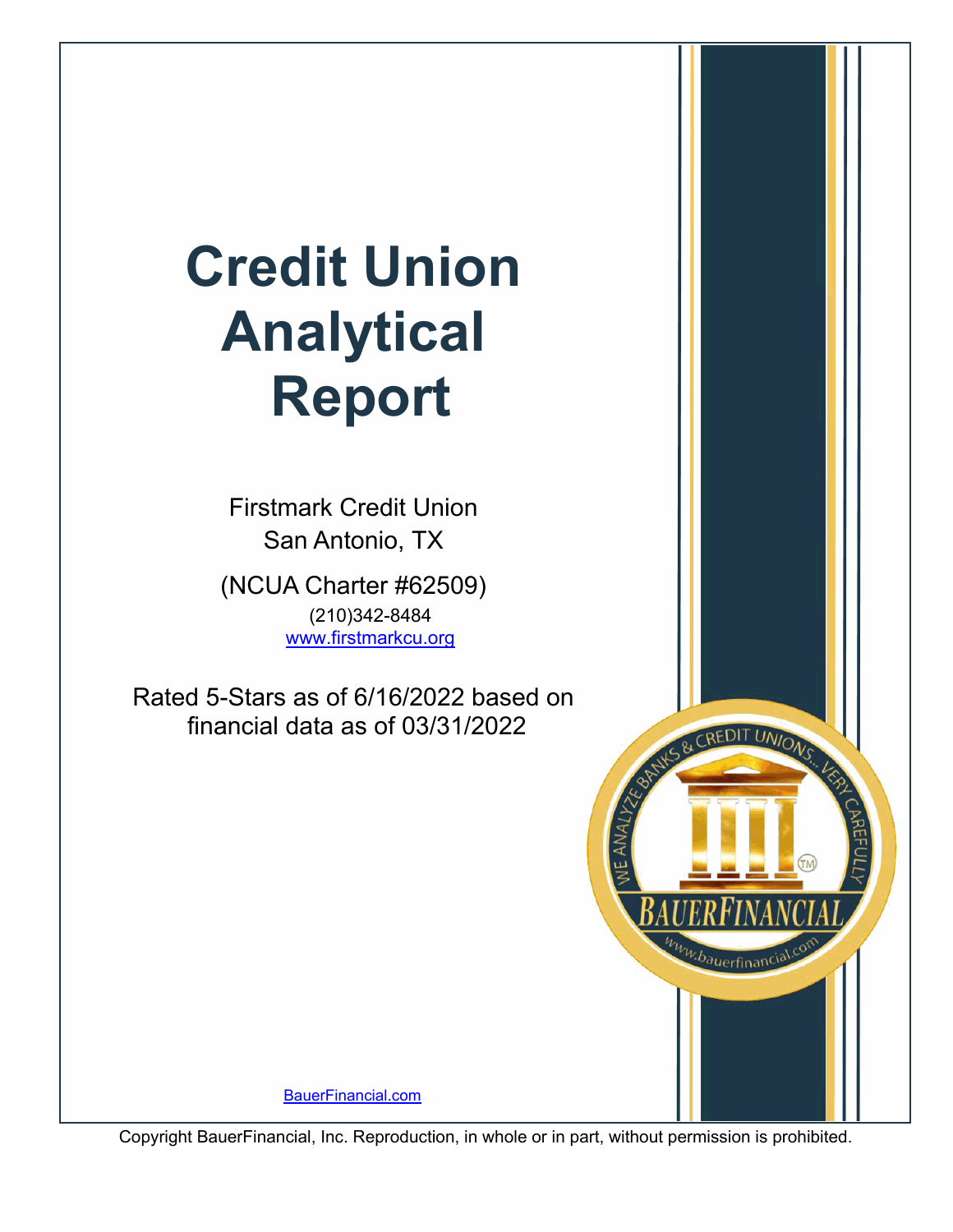#### **DISCLAIMER**

The financial data used to prepare this report, unless otherwise noted, was obtained from reports filed with the National Credit Union Administration (NCUA), the regulatory agency for credit unions**.** Although the information obtained from this source is consistently reliable, the accuracy and completeness of this data cannot be guaranteed by BauerFinancial. In fact, an astute investor would agree, and experience has shown, that marginally performing institutions sometimes give themselves the benefit of the doubt when filing their reports. Our historical data helps us detect these variances.

#### **INTRODUCTION**

The financial data used to prepare this report, unless otherwise noted, was derived from data provided by the National Credit Union Administration (NCUA). The database contains data on federal and state credit unions derived from the Form #5300 report that each credit union submits quarterly. The data is then reviewed and classified by the NCUA prior to publication and released approximately three months after the end of the quarter.

#### **STAR RATING SYSTEM**

**BauerFinancial**'s star ratings classify each institution based upon a complex formula factoring in current and historical data. The first step of evaulation is the capital level of the institution followed by other relevant data including, but not limited to: profitability, historical trends, loan delinquencies, repossessed assets, reserves, regulatory compliance, proposed regulations and asset quality. Negative trends are projected forward to compensate for the lag time in the data. BauerFinancial employs conservative measures when assigning these ratings and consequently our analysis may be lower than those supplied by other analysts or the institutions themselves. More than thirty years of experience has shown this to be a prudent course of action. As a general guideline, however, the following groupings were used:

| 5-Stars      | Superior. These institutions are recommended by <b>Bauer</b> .                                                                               |
|--------------|----------------------------------------------------------------------------------------------------------------------------------------------|
| 4-Stars      | Excellent. These institutions are recommended by <b>Bauer</b> .                                                                              |
| 3-Stars      | Adequate.                                                                                                                                    |
| 2-Stars      | Problematic.                                                                                                                                 |
| 1-Star       | Troubled.                                                                                                                                    |
| Zero-Stars   | Our lowest rating.                                                                                                                           |
| N.R.         | Not Rated. Either: the institution's shares are not federally insured, it has less than \$1.5<br>million in assets or it is too new to rate. |
| <b>RSLVD</b> | Institution has been resolved or liquidated since the reporting date.                                                                        |

#### **PEER GROUPS**

| Group 1 | Assets >= \$500 Million                       |
|---------|-----------------------------------------------|
| Group 2 | Assets $>= $100$ Million and $< $500$ Million |
| Group 3 | Assets $>= $50$ Million and $< $100$ Million  |
| Group 4 | Assets $>= $10$ Million and $< $50$ Million   |
| Group 5 | Assets $>= $2$ Million and $< $10$ Million    |
| Group 6 | Assets < \$2 Million                          |

Bank and Credit Union data compiled from financial data for the period noted, as reported to federal regulators. The financial data obtained from these sources is consistently reliable, although; the accuracy and completeness of the data cannot be guaranteed by BauerFinancial, Inc. BauerFinancial relies upon this data in its judgment and in rendering its opinion (e.g. determination of star ratings) as well as supplying the data fields incorporated herein. BauerFinancial, Inc. is not a financial advisor; it is an independent bank research firm. BauerFinancial is a registered trademark. Any unauthorized use of its content, logos, name, and/or Star-ratings is forbidden.

> Copyright BauerFinancial, Inc. Coral Gables, FL 33114-3520. 800.388.6686. Reproduction, in whole or in part, without permission is prohibited.

> > [BauerFinancial.com](http://www.bauerfinancial.com)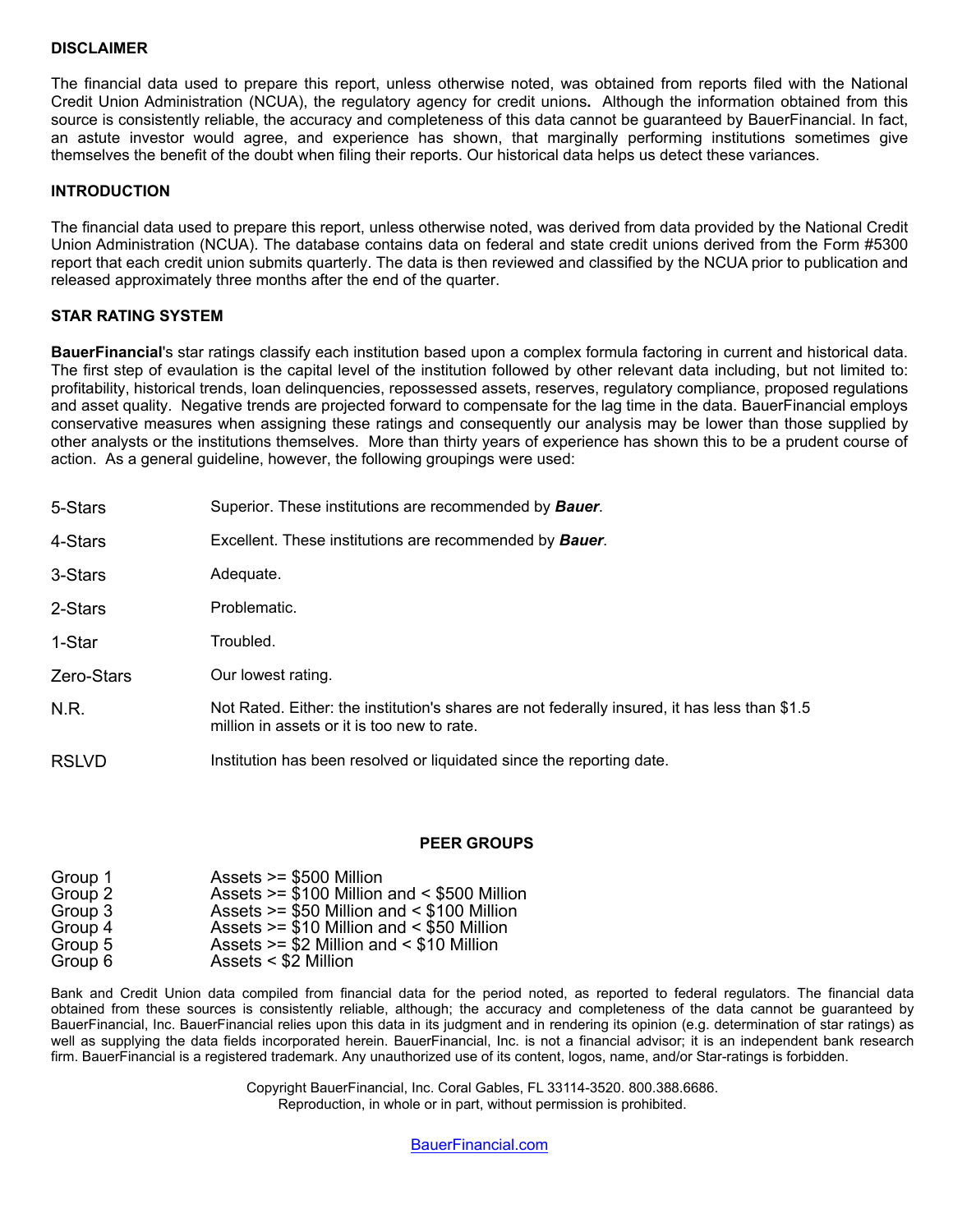Firstmark Credit Union - San Antonio, TX Rated 5-Stars based on financial data as of 03/31/2022

### **A. Financial Statements as of 03/31/2022**

| Balance Sheet: (\$ millions)                                                                                                                           |        |                         |                                                                       |
|--------------------------------------------------------------------------------------------------------------------------------------------------------|--------|-------------------------|-----------------------------------------------------------------------|
| Assets:<br>Cash & Due From Banks<br>Investments<br>Loans (net)<br>Foreclosed Real Estate & Repossessions<br><b>Fixed Assets</b><br><b>Other Assets</b> |        |                         | \$99.369<br>\$415.162<br>\$701.698<br>\$1.814<br>\$25.044<br>\$35.828 |
| <b>Total Assets:</b>                                                                                                                                   |        |                         | \$1,279.906                                                           |
| Liabilities & Equity:                                                                                                                                  |        |                         |                                                                       |
| <b>Borrowings</b><br><b>Other Liabilities</b><br><b>Shares and Deposits</b>                                                                            |        |                         | \$102.941<br>\$11.025<br>\$1,072.809                                  |
| <b>Total Shares and Liabilities:</b>                                                                                                                   |        | .                       | \$1,186.775                                                           |
| <b>Other Equity</b><br><b>Retained Earnings</b><br>Net Unrealized Gains/Losses on Investments                                                          |        | .                       | \$14.342<br>\$103.025<br>\$(24.237)                                   |
| <b>Total Equity</b>                                                                                                                                    |        | .                       | \$93.131                                                              |
| Total Liabilities and Equity:                                                                                                                          |        |                         | \$1,279.906                                                           |
| <b>Regulatory Capital:</b>                                                                                                                             |        |                         | \$120.651                                                             |
| Year-to-Date Income Statement (\$ millions)<br>Interest Income:<br>Interest Expense:                                                                   |        | .                       | \$8.318<br>\$0.917                                                    |
| Net Interest Income:                                                                                                                                   |        |                         | \$7.401                                                               |
| Provision for Loan Losses<br>(plus) Non-Interest Income<br>(minus) Non-Interest Expense                                                                |        |                         | \$(1.085)<br>\$4.702<br>\$10.737                                      |
| Net Income                                                                                                                                             |        |                         | \$2.451                                                               |
| Number of Full Time Employees                                                                                                                          | 243    | Number of Branches      | 12                                                                    |
| Number of Part Time Employees                                                                                                                          | 3      | <b>Year Established</b> | 1932                                                                  |
| Number of Members                                                                                                                                      | 93,222 |                         |                                                                       |

Bank and Credit Union data compiled from financial data for the period noted, as reported to federal regulators. The financial data obtained from these sources is consistently reliable, although; the accuracy and completeness of the data cannot be guaranteed by BauerFinancial, Inc. BauerFinancial relies upon this data in its judgment and in rendering its opinion (e.g. determination of star ratings) as well as supplying the data fields incorporated herein. BauerFinancial, Inc. is not a financial advisor; it is an independent bank research firm. BauerFinancial is a registered trademark. Any unauthorized use of its content, logos, name, and/or Star-ratings is forbidden.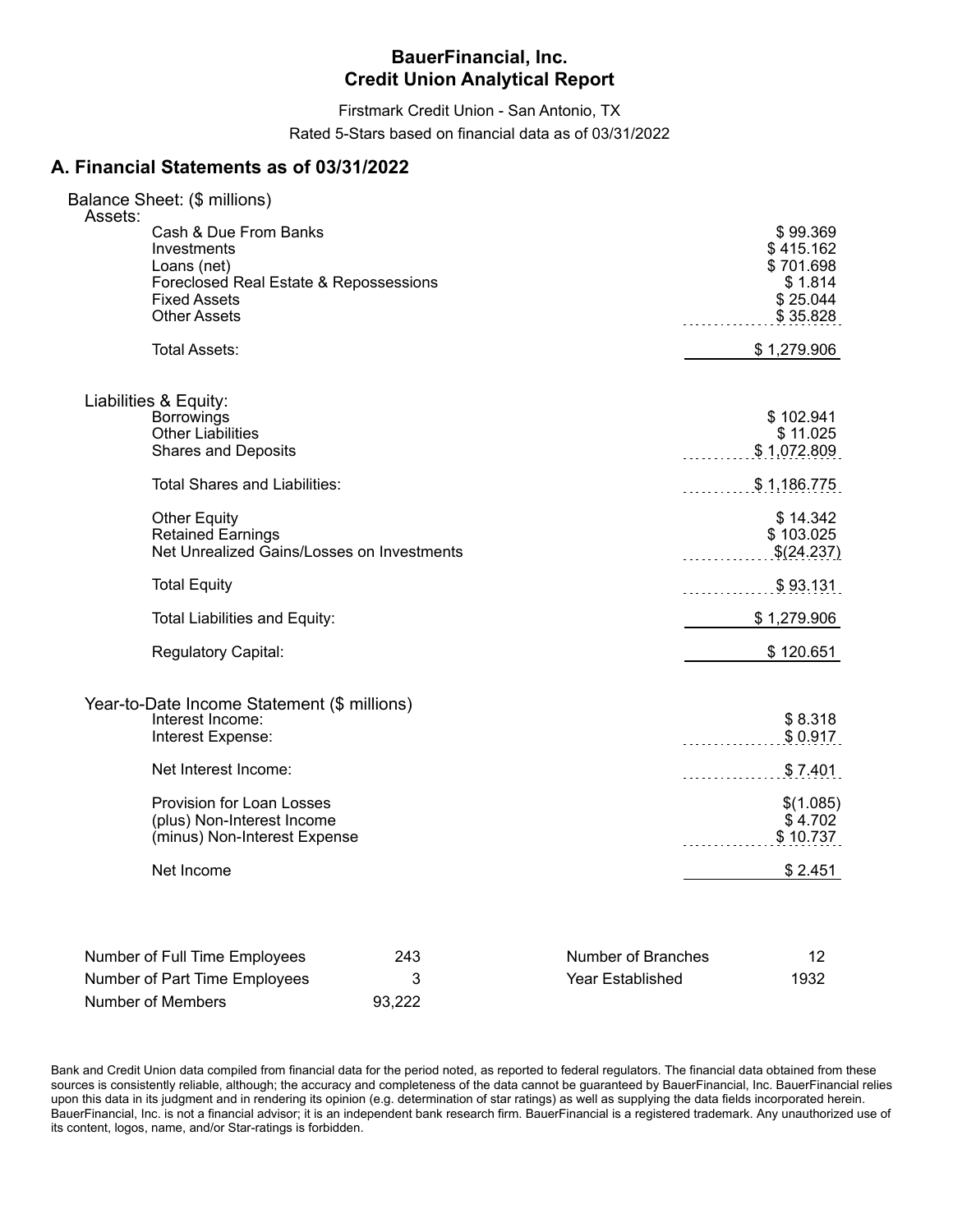Firstmark Credit Union - San Antonio, TX

Rated 5-Stars based on financial data as of 03/31/2022

**B. ASSET CATEGORIES.** Credit Unions were chartered to provide a savings vehicle for their affinity group members and to provide those members with consumer credit. Over the years, however, the loan types and investment vehicles of credit unions have become more sophisticated. The following sections compare the asset mix of this credit union with that of other credit unions its size.



#### **Investments:**

| <b>Investment Type % of Total Investment</b> | <b>Credit Union</b> | <b>Affinity</b> |  |
|----------------------------------------------|---------------------|-----------------|--|
| U.S. Government Obligations                  | $0.00\%$            | 13.99%          |  |
| <b>Federal Agency Securities</b>             | 86.68%              | 70.88%          |  |
| Banks & Thrifts                              | 6.06%               | 1.56%           |  |
| <b>Equity Securities</b>                     | $0.00\%$            | 2.18%           |  |
| <b>Trading Debt Securities</b>               | $0.00\%$            | 0.13%           |  |
| Other Investments                            | 7.26%               | 11.26%          |  |
| Total Investments:                           | 100.000 %           | 100.00 %        |  |
| <b>Interest Rates</b>                        | Yield               |                 |  |
| Net Loan Interest Income                     | 3.96%               |                 |  |
| Interest Income from Investments             | 1.29%               |                 |  |

Bank and Credit Union data compiled from financial data for the period noted, as reported to federal regulators. The financial data obtained from these sources is consistently reliable, although; the accuracy and completeness of the data cannot be quaranteed by BauerFinancial, Inc. BauerFinancial relies upon this data in its judgment and in rendering its opinion (e.g. determination of star ratings) as well as supplying the data fields incorporated herein. BauerFinancial, Inc. is not a financial advisor; it is an independent bank research firm. BauerFinancial is a registered trademark. Any unauthorized use of its content, logos, name, and/or Star-ratings is forbidden.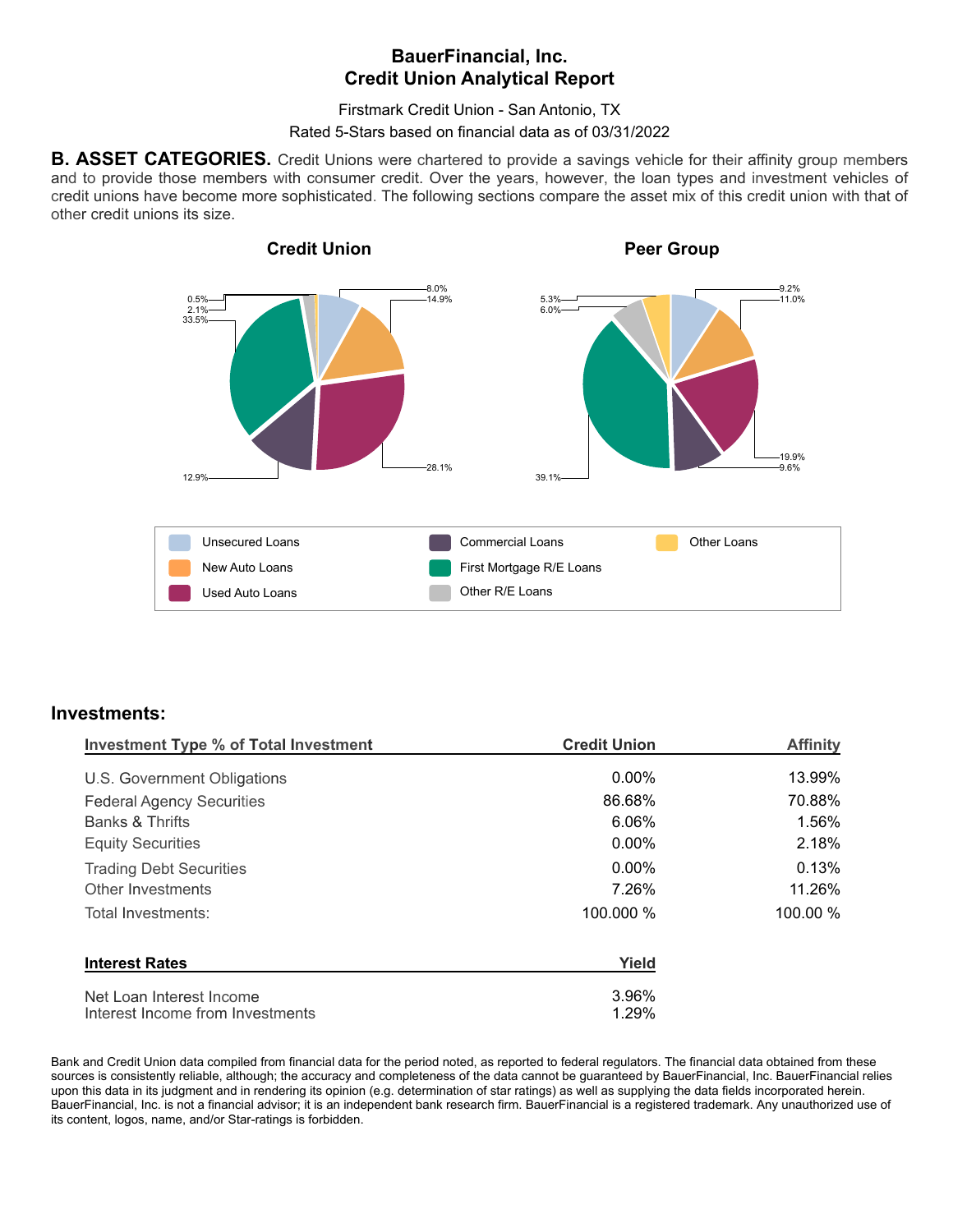### Firstmark Credit Union - San Antonio, TX Rated 5-Stars based on financial data as of 03/31/2022

**C. SHARES (DEPOSITS).** As credit union services expanded they began providing full deposit services to their members. Most now offer checking privileges, certificates of deposit, retirement accounts and other specialized accounts, such as Christmas Club accounts. This section compares this credit union's deposit mix with that of other credit unions of its size. The average rate paid on the accounts over the last six months and the number of accounts is also provided.

#### **Shares**

| <b>Share Type</b>                                                                                                                                                            | <b>Credit Union % of Shares</b>                        | Affinity %                                             |
|------------------------------------------------------------------------------------------------------------------------------------------------------------------------------|--------------------------------------------------------|--------------------------------------------------------|
| <b>Share Certificate/CDs</b><br><b>Share Drafts</b><br><b>IRA/Keogh &amp; Retirement Accounts</b><br><b>Regular Shares</b><br><b>Money Market Shares</b><br>All Other Shares | 16.93%<br>24.93%<br>2.89%<br>33.50%<br>21.63%<br>0.13% | 13.40%<br>21.09%<br>4.55%<br>34.75%<br>24.60%<br>1.61% |
| Total Shares:                                                                                                                                                                | 100.000 %                                              | $100.00 \%$                                            |

### **Credit Union**

|                                            | # of Accounts |
|--------------------------------------------|---------------|
| Share Certificate/CDs                      | 5.897         |
| <b>Share Drafts</b>                        | 58.877        |
| <b>IRA/Keogh &amp; Retirement Accounts</b> | 1.992         |
| <b>Regular Shares</b>                      | 101,319       |
| <b>Money Market Shares</b>                 | 6.170         |

Bank and Credit Union data compiled from financial data for the period noted, as reported to federal regulators. The financial data obtained from these sources is consistently reliable, although; the accuracy and completeness of the data cannot be guaranteed by BauerFinancial, Inc. BauerFinancial relies upon this data in its judgment and in rendering its opinion (e.g. determination of star ratings) as well as supplying the data fields incorporated herein. BauerFinancial, Inc. is not a financial advisor; it is an independent bank research firm. BauerFinancial is a registered trademark. Any unauthorized use of its content, logos, name, and/or Star-ratings is forbidden.